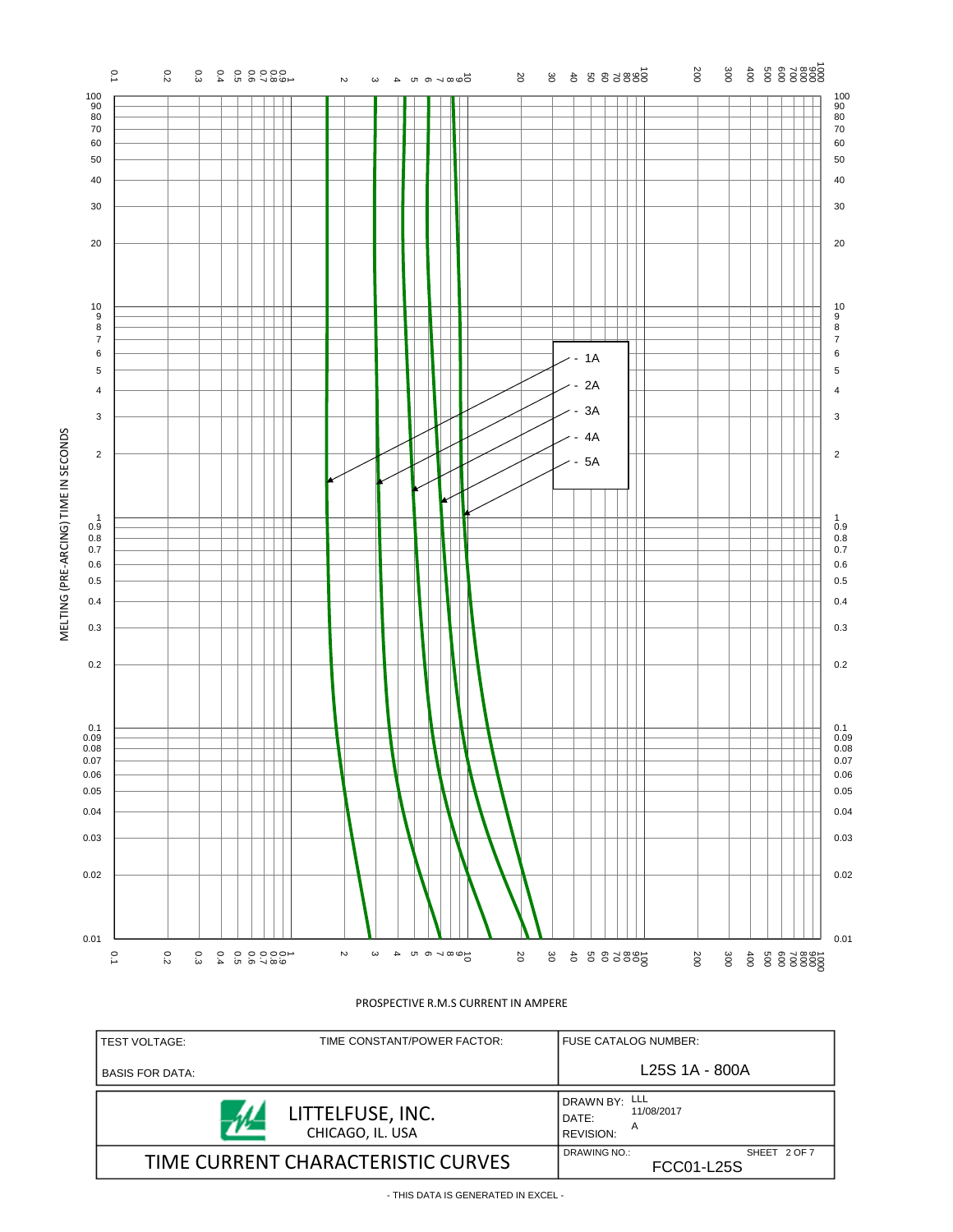

| TIME CONSTANT/POWER FACTOR:<br><b>TEST VOLTAGE:</b> | FUSE CATALOG NUMBER:                                   |  |  |
|-----------------------------------------------------|--------------------------------------------------------|--|--|
| <b>BASIS FOR DATA:</b>                              | L <sub>25</sub> S 1A - 800A                            |  |  |
| LITTELFUSE, INC.<br>CHICAGO, IL. USA                | DRAWN BY: LLL<br>11/08/2017<br>DATE:<br>A<br>REVISION: |  |  |
| TIME CURRENT CHARACTERISTIC CURVES                  | DRAWING NO.:<br>SHEET 3 OF 7<br>FCC01-L25S             |  |  |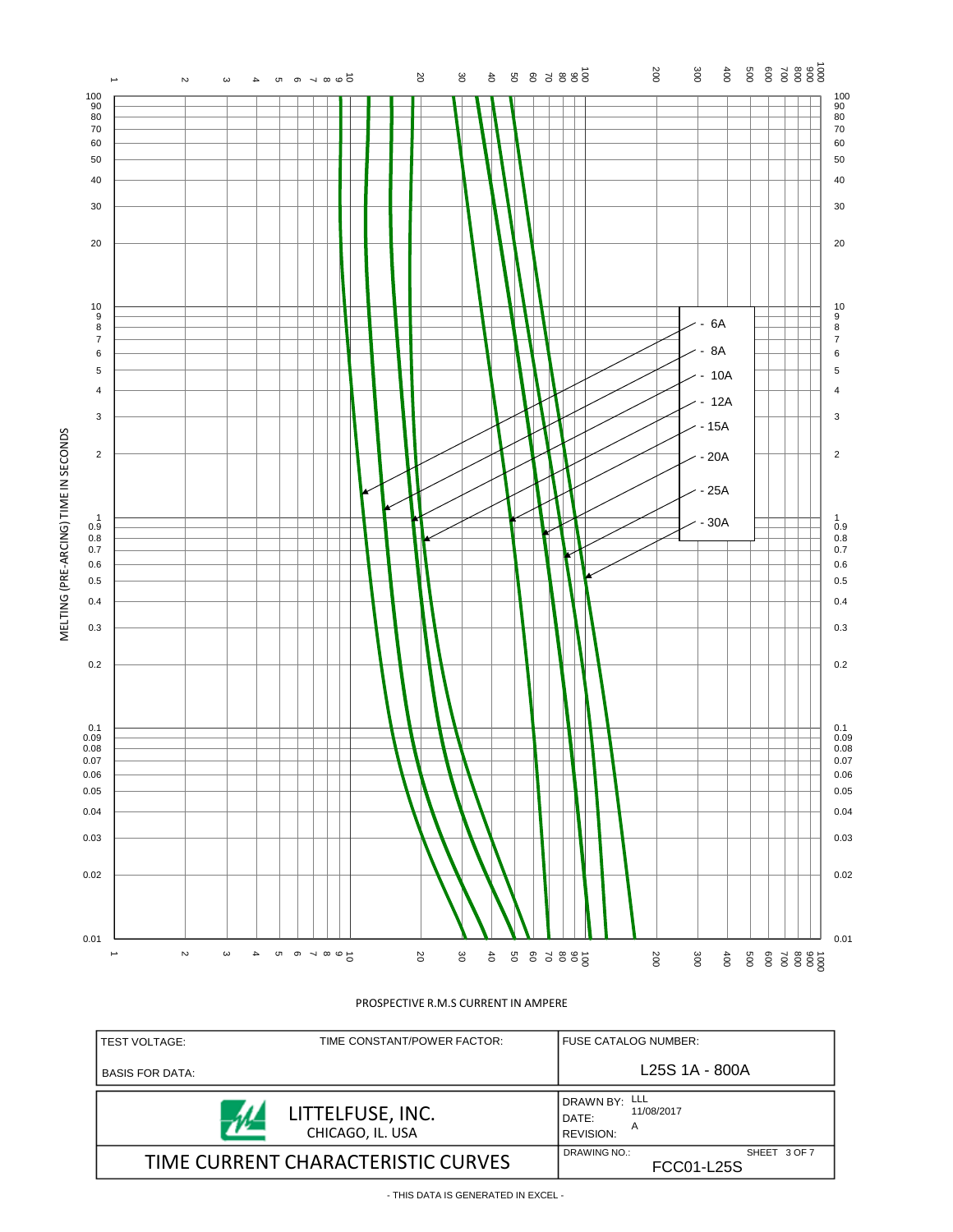

BASIS FOR DATA: DRAWN BY: LLL LITTELFUSE, INC. 11\*08/2017 DATE: 72 A CHICAGO, IL. USA REVISION: TIME CURRENT CHARACTERISTIC CURVES SHEET 4 OF 7 FCC01-L25S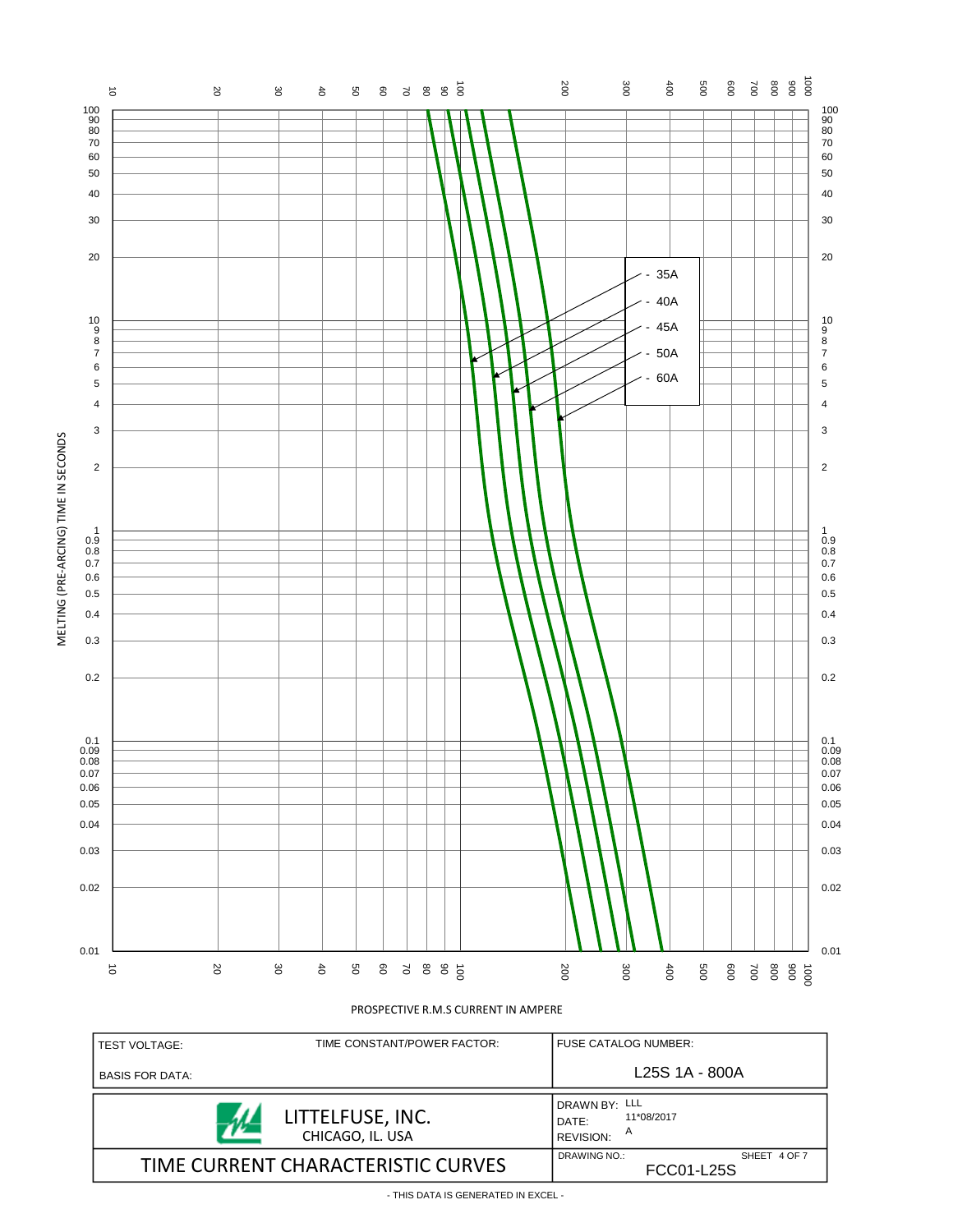

| <b>TEST VOLTAGE:</b>   | TIME CONSTANT/POWER FACTOR:          |                                                                 | FUSE CATALOG NUMBER:       |  |  |
|------------------------|--------------------------------------|-----------------------------------------------------------------|----------------------------|--|--|
| <b>BASIS FOR DATA:</b> |                                      |                                                                 | L25S 1A - 800A             |  |  |
|                        | LITTELFUSE, INC.<br>CHICAGO, IL. USA | I DRAWN BY: LLL<br>11/08/2017<br>DATE:<br>A<br><b>REVISION:</b> |                            |  |  |
|                        | TIME CURRENT CHARACTERISTIC CURVES   | DRAWING NO.:                                                    | SHEET 5 OF 7<br>FCC01-L25S |  |  |

- THIS DATA IS GENERATED IN EXCEL -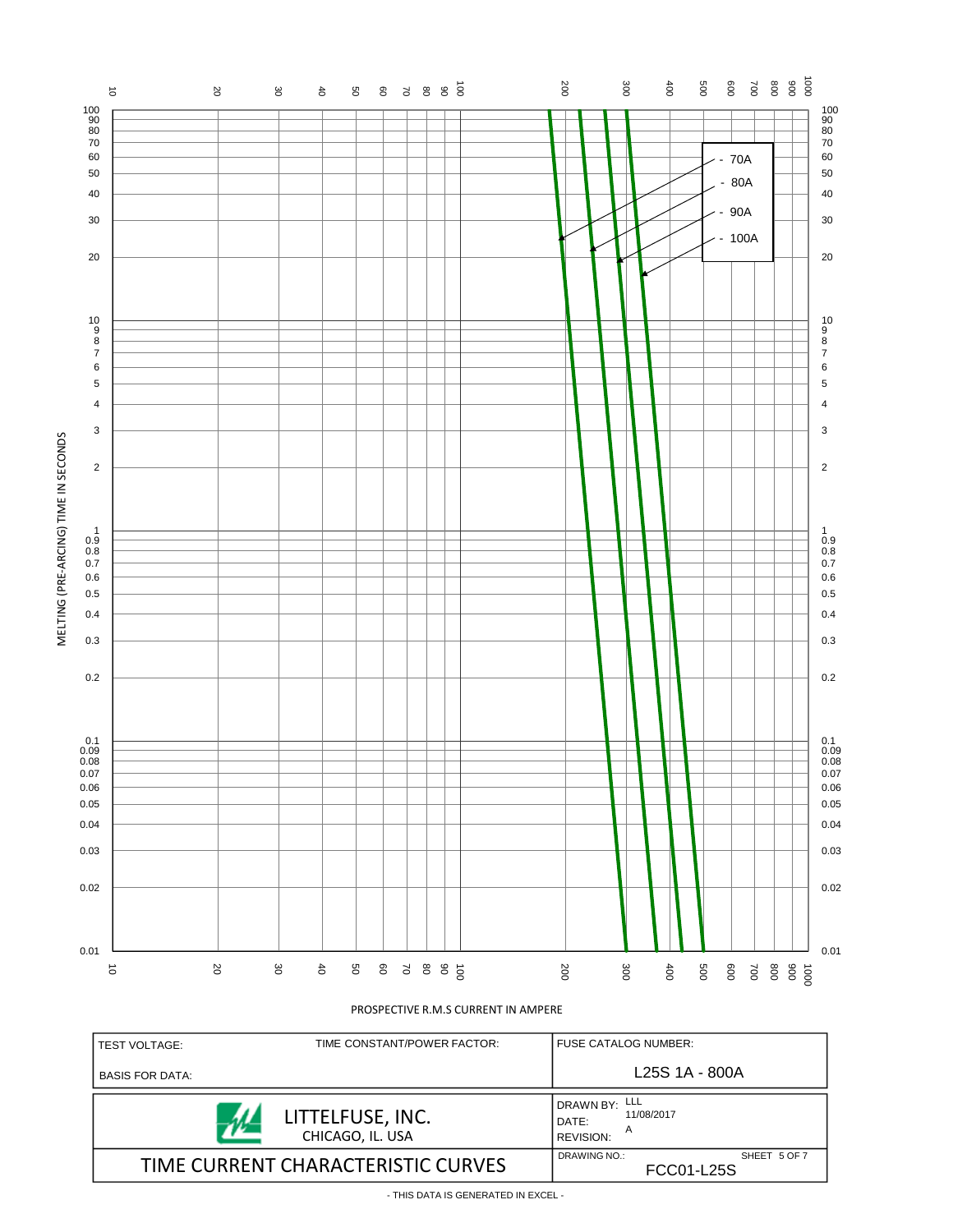

- THIS DATA IS GENERATED IN EXCEL -